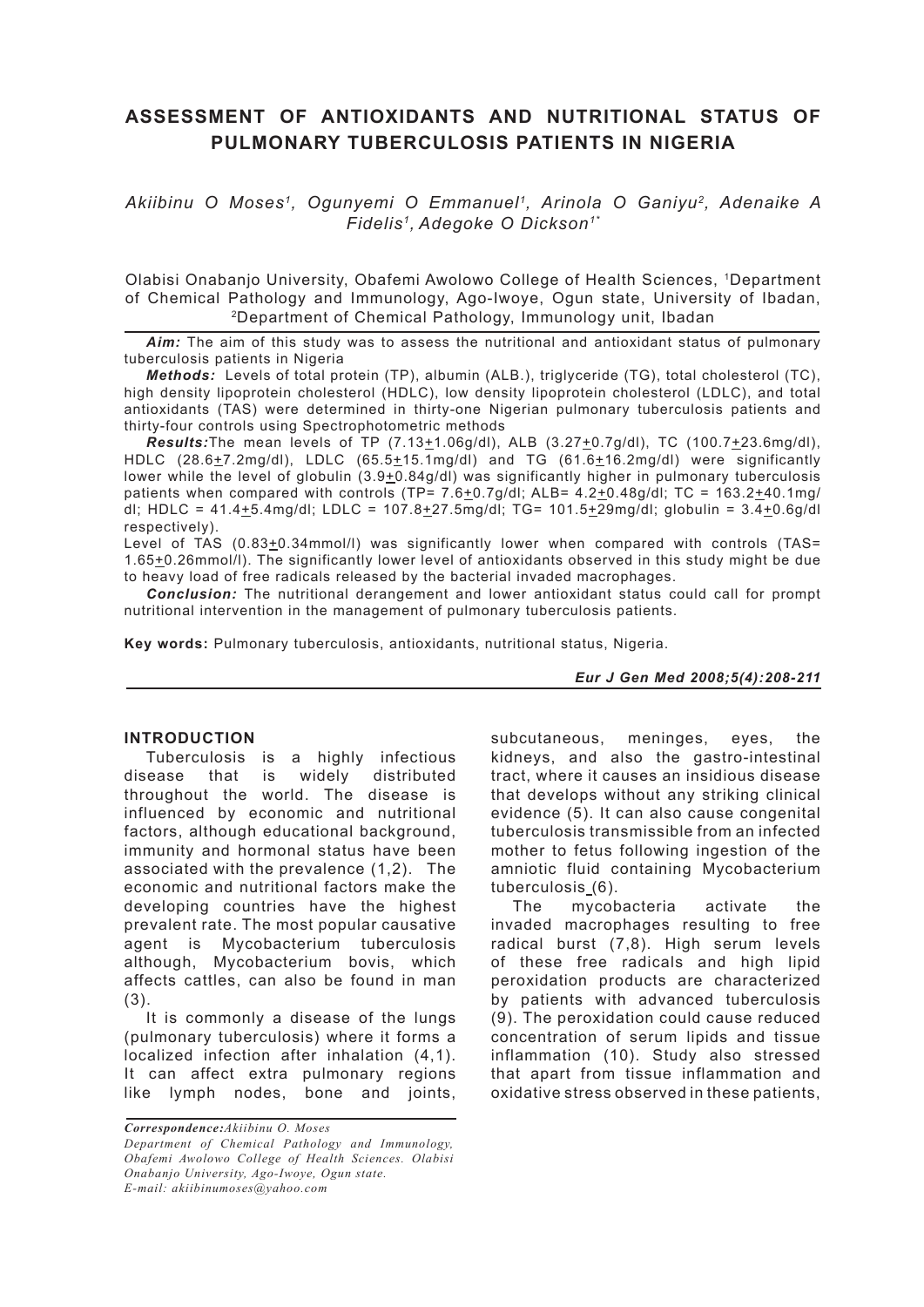|                             | Control        | Tuberculosis  | t value | p value |  |
|-----------------------------|----------------|---------------|---------|---------|--|
| n                           | 34             | 31            |         |         |  |
| Age, years                  | $33.21 + 11.4$ | $31.5 + 10.0$ | $-0.6$  | ns      |  |
| Total protein, g/dL         | $7.6 + 0.7$    | $7.1 + 1.1$   | $-2.1$  | $0.04*$ |  |
| Albumin, $g/dL$             | $4.2 + 0.5$    | $3.3 + 0.7$   | $-6.4$  | $0.0*$  |  |
| Globulin, $g/dL$            | $3.4+0.6$      | $3.9 + 0.8$   | 2.7     | $0.0*$  |  |
| Total cholesterol, mg/dL    | $63.2+40.1$    | $100.7+23.6$  | 7.6     | $0.0*$  |  |
| Trigliserid, mg/dL          | $101.5+29.0$   | $61.6 + 16.2$ | 6.7     | $0.0*$  |  |
| HDL cholesterol, mg/dL      | $41.4 + 5.4$   | $28.6 + 7.2$  | 8.2     | $0.0*$  |  |
| $LDL$ cholesterol, mg/d $L$ | $107.8 + 27.5$ | $65.5 + 15.1$ | 7.6     | $0.0*$  |  |
| TAS, $mmol/L$               | $1.7 + 0.3$    | $0.8 + 0.3$   | 10.9    | $0.0*$  |  |

**Table 1. Biochemical parameters of tuberculosis and control groups**

*ns: non-significant*

tuberculosis also leads to continuous production of these free radicals that may cause a resultant low level of antioxidant (7). Tuberculosis has been associated with malnutrition. Yamanaka et al (11) reported that serum cholesterol was significantly lower in tuberculosis patients and got worse in homeless patients who were prone to starvation. The available reports on the assessment of free radical load, antioxidants and lipid peroxidation products only dealt with non- Nigerians tuberculosis patients. This study is also necessary in Nigeria, since these nutritional and metabolic derangements could contribute to the complications and low success rate in the treatment associated with pulmonary tuberculosis. Therefore, the present work was designed to investigate the plasma levels of TP, ALB, TG, TC, HDLC, LDLC, and total antioxidants in pulmonary tuberculosis infection.

**MATERIAL AND METHODS** Thirty-one subjects with active tuberculosis and were sputum smearpositive volunteered to participate in this study. The radiological examination also showed pulmonary inflammation. Patients suffering from other pulmonary diseases were excluded from this study. Thirtyfour apparently healthy sputum smearnegative individuals selected from staffs of State Hospital Adeoyo Ring road, Ibadan, Nigeria served as controls. Ten milliliters (10ml) of blood was collected from these subjects into a lithium heparin container and spun within one hour. The plasma sample for total antioxidants, lipid profiles, total protein, and albumin estimations were stored at  $-20^{\circ}$ C until ready for analysis.

Total antioxidant was measured using a standardized solution of Fe-EDTA complex that reacts with hydrogen peroxide to release a thiobarbituric reactive substance (12). Total protein was determined spectrophotometrically using alkaline solution of copper sulphate (13) , The albumin concentration was determined by the brilliant cresol green solution supplied by Dialab Production and Vertrieb vonchemich-technischen, Wien-Panikengasse , The globulin (GLOB) level was calculated by substracting the value of albumin from that of total protein. TC, HDLC, LDLC and TG were measured spectrophotometrically using commercially prepared reagents purchased from Randox Laboratory ltd, UK.

#### *Statistical analysis*

The results were expressed as mean  $+$ S.D. Comparison was made using student t-test while p<0.05 was regarded as significant.

#### **RESULTS**

In table 1, there was no significant difference in the age range (p>0.05) of patients with tuberculosis when compared with the controls selected for this study. The mean levels of TP (7.13+1.06g/dl), and ALB  $(3.27 \pm 0.7g/dl)$  were significantly lower in tuberculosis patients while the level of GLOB  $(3.9+0.84g/dl)$  was significantly higher when tuberculosis patients were compared with controls  $(TP= 7.6+0.7g/dl$ ;  $ALB= 4.2+0.48g/dl$ ; GLOB= 3.4+0.6g/dl respectively). TC (100.7+23.6mg/dl), HDLC (28.6+7.2mg/ dl), LDLC (65.5+15.1mg/dl), TG  $(61.6 \pm 16.2 \text{mg/dl})$  and TAS  $(0.83 \pm 0.34)$ mmol/l) were significantly lower in tuberculosis patients when compared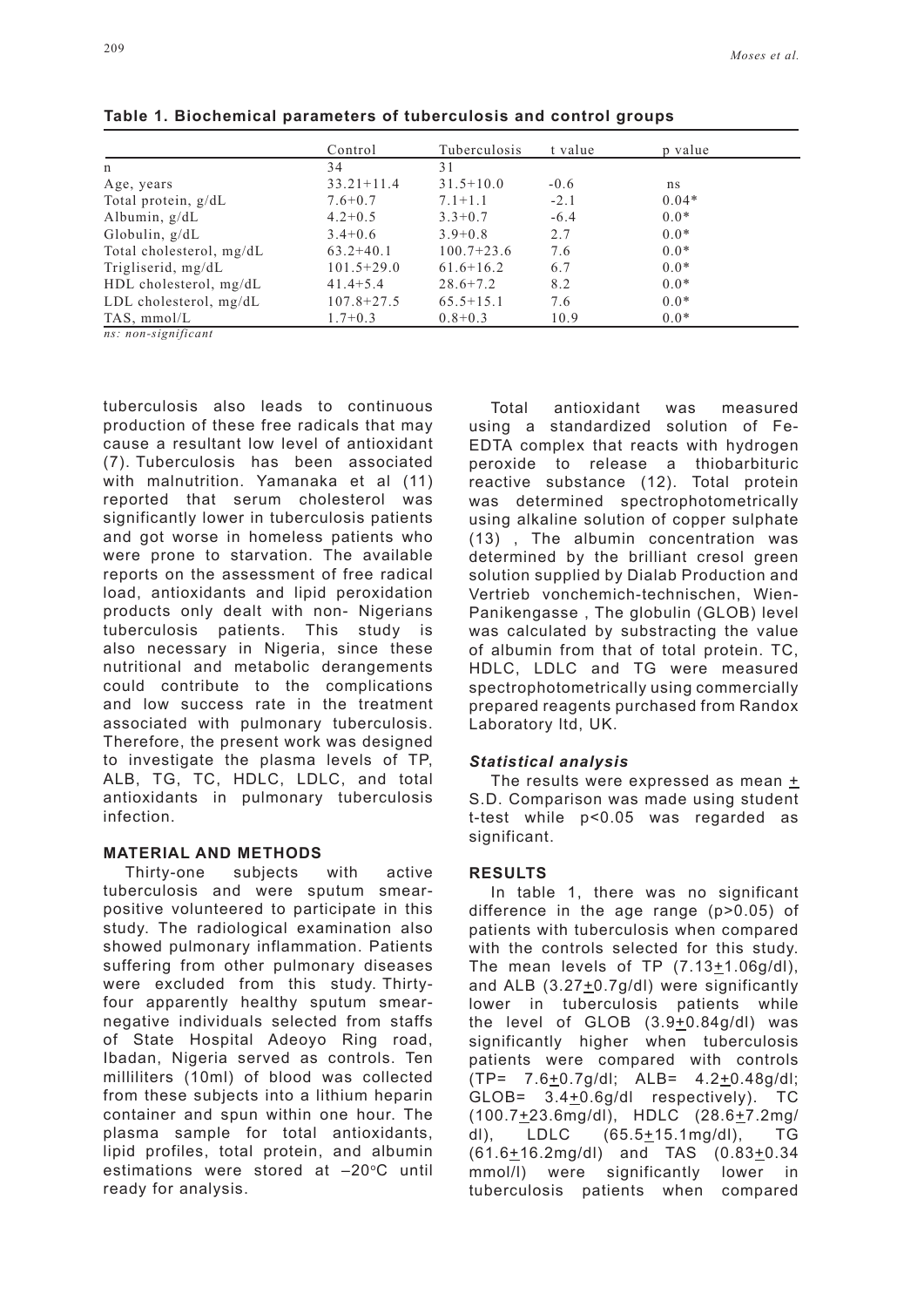with the controls (TC=163.2+40.1mg/ dl; HDLC= 41.4+5.4mg/dl; LDLC= 107.8+27.5mg/dl; TG= 101.5+29.6mg/dl; TAS= 1.65+0.26mmol/l).

## **DISCUSSION**

The present study shows significantly lower levels of total protein and albumin in subjects with pulmonary tuberculosis. Similar report was given by Sasaki et al (10), that albumin and total protein were significantly lower in pulmonary tuberculosis. Yamanaka et al (11) reported that the total protein, albumin, cholinesterase, hemoglobin and lymphocyte were significantly lower in homeless patients when compared with non-homeless tuberculosis patients and healthy men. Aily et al (14) also observed lower levels of albumin and heamatocrite in tuberculosis. Lower levels of total protein and albumin in this study might have been caused by anorexia, malnutrition and mal-absorption commonly observed in tuberculosis. Albumin is an important component of plasma antioxidant activity that primarily binds free fatty acids, divalent cations and hydrogen oxochloride (HOCI) (15). It is a negative acute phase protein which the plasma value decreases during infection, injury or stress possibly as a result of increased metabolic need for tissue repair and free radical neutralization. The free radicals attack the cell membrane causing tissue damage and wasting disease in pulmonary tuberculosis patients with resultant high level of uric acid (a powerful antioxidant). The uric acid is endogenously produced as a compensatory mechanism for the neutralization of free radicals (16). The lower level of albumin may therefore be one of the complications associated with pulmonary tuberculosis

Significantly high level of globulin observed in tuberculosis in our study might have arisen from combination of elevation of different globulin fractions previously observed. Arinola and Igbi (17) reported high levels of IgG and IgM in pulmonary tuberculosis. Nagayama et al (18) also stated that hyperglobulinaemia in tuberculosis is one of the predictive factors for the development of residual pleural thickening in tuberculous pleurisy. Gatner et al (19) reported higher levels of alpha-I-antitrypsin in pulmonary tuberculosis patients. The high level of globulin observed in this study support the fact that humoral immune response is less affected and raises the possibility of polyclonal B cell activation in tuberculosis patients.

Lower levels of TC, TG, LDLC and HDLC were observed in this study. Kwiatkowska et al (9) and Reddy et al, (20) have reported high levels of lipid peroxidation in all categories of pulmonary tuberculosis patients, irrespective of treatment status and this might have caused reduction in the concentration of serum lipids as observed in our study. It was shown that total cholesterol was significantly lower in tuberculosis patients when compared with pulmonary tuberculosis-free controls (10, 11). Triglycerides and LDLcholesterol are the chief constituents of cell membranes (21), while the HDL cholesterol protects the arterial walls of the blood circulatory system (22). Lower levels of lipids noticed in these patients could be a factor that predisposes them to cell and tissue damage, cardiovascular problems and low cellular immunity (23, 24). The lower levels of total cholesterol, HDLC, LDLC and TG observed in this study could be the result of impaired rate of lipid production and enhanced lipid catabolic rate associated with tuberculosis.

Some previous workers have reported significantly low levels of total antioxidants, Zn and beta-carotene in pulmonary tuberculosis (7, 25). It was also reported that significantly lower levels of vitamin E and A were common in tuberculosis patients than in healthy Ethiopians (26). In our study, lower levels of total antioxidant were observed in pulmonary tuberculosis patients. This might be due to malnutrition and exhaustion in attempt to neutralize heavy load of free radicals in these patients.

The result of this study shows lower levels of antioxidants and nutritional profiles in pulmonary tuberculosis patients. This could be associated with heavy load of free radicals, oxidative stress and lipid peroxidation. Improved nutrition and supplementation with antioxidant therapy in the treatment of pulmonary tuberculosis may prevent the oxidative stress and further complications.